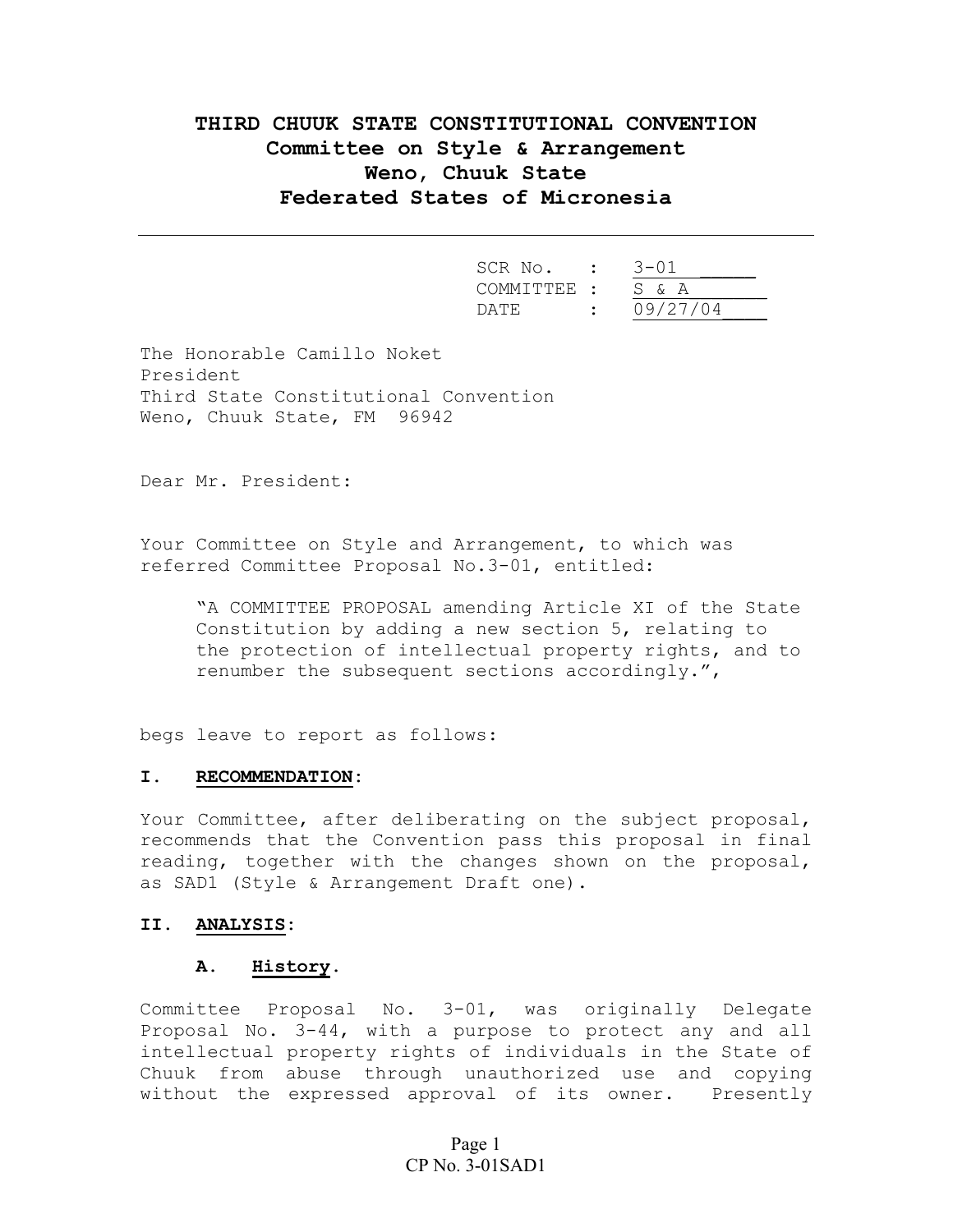there is no such provision in the current language of the state constitution, and it is therefore necessary to provide for such protection, and if passed, this concern will be taken care of through the enactment of the relevant statute to deal with that, by the Legislature, adding a new section to Article XI, which, by this proposal in section 5.

## **B. Findings.**

Your Committee supports the proposal in its present form, except a few changes are being made for stylistic purposes, which are shown on the Committee Proposal itself as Style & Arrangement Committee Draft One (SAD1), attached hereunder as part of the recommendation by your Committee.

Your Committee is not comfortable with inserting or adding a new section 5 in the middle of the sections of the article and end up renumbering still more sections down the line. For that reason your Committee supports inserting a new section 7, instead of 5, as intended by this proposal, with less renumbering needed.

### **C. Amendments.**

The proposed amendments are as follows:

1. Page 1, line 7, delete the "s" at the end of the word "compensations" and at the end of the word "uses"; and change the word "are" to "is".

This singular form of the noun (compensations) covers the meaning intended by the proposal. For example, **"just** and **fair** compensation" covers all possible forms of compensation to which the person being compensated might be entitled to; and **"use"** covers all possible uses. These are the common and usual usage of the nouns in English; also, it conforms to the usage of the word **"compensation"** elsewhere in the constitution. **"Are**" is changed to "**is**" so that the verb will agree with the noun **"compensation**".

#### III. CONCLUSION:

With all the above reasoning and changes, your Committee on Style and Arrangement recommends that the Convention in its plenary session, pass the subject proposal in the attached and recommended for as your Committee's version for action

# Page 2 CP No. 3-01SAD1